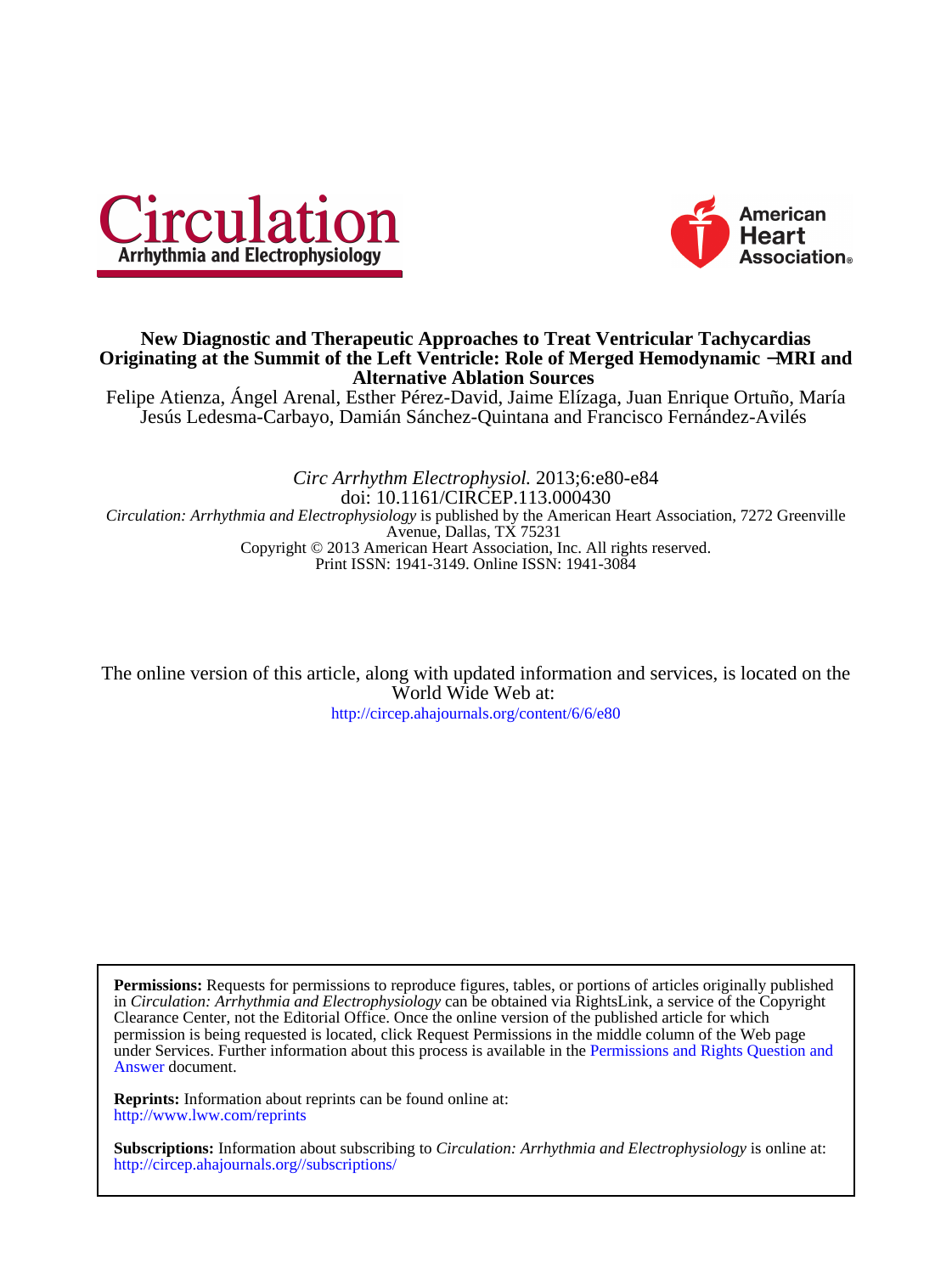# **New Diagnostic and Therapeutic Approaches to Treat Ventricular Tachycardias Originating at the Summit of the Left Ventricle**

# **Role of Merged Hemodynamic–MRI and Alternative Ablation Sources**

Felipe Atienza, MD, PhD; Ángel Arenal, MD, PhD; Esther Pérez-David, MD, PhD; Jaime Elízaga, MD, PhD; Juan Enrique Ortuño, BE; María Jesús Ledesma-Carbayo, PhD; Damián Sánchez-Quintana, MD, PhD; Francisco Fernández-Avilés, MD, PhD

*In Latin "Similia similibus curantur" or, in English, "Like is cured by like." Hippocrates of Kos (460 BC – 370 BC), Greece.*

The left ventricular (LV) summit is the most common site of idiopathic epicardial LV arrhythmias and frequently represents a diagnostic and a therapeutic challenge.<sup>1</sup> We present a case of sustained monomorphic ventricular tachycardia (SMVT) originating at the LV summit that underwent failed cryosurgical epicardial ablation and was successfully treated with the aid of merged hemodynamic and contrast-enhanced MRI (CE-MRI).

# **Editor's Perspective see p e85**

# **Case**

A 67-year-old man was admitted in 2010 for heart failure with severe LV dysfunction (ejection fraction 20%) initially attributed to alcohol consumption, and during the diagnostic work-up, a severe lesion at the bifurcation of the proximal left anterior descending artery with the first diagonal was percutaneously revascularized using a bifurcated drug-eluting stent, and he was discharged with the diagnosis of dilated cardiomyopathy of mixed pathogenesis (alcoholic and ischemic). In April 2011, he presented with SMVT with left-bundle branch block morphology. He underwent CE-MRI followed by an electrophysiologic study using an endocardial LV retrograde access, where frequent premature ventricular contractions (PVCs) with similar morphology to the clinical VT were ablated at the mitroaortic continuity, with partial success (ie, reduction in PVC density). The patient underwent implantable cardioverter-defibrillator (ICD) insertion and was discharged on amiodarone treatment. He remained free of arrhythmias until September 2012, when he was readmitted for a SMVT with left-bundle branch block morphology, right inferior axis at 140 beats per minute (below ICD detection rate), and early precordial transition (Figure 1). At the time of the EP study, SMVT was not inducible with programmed stimulation during isoproterenol infusion, but the patient presented frequent PVCs with identical morphology to the clinical VT (Figure 2C). A combined endoepicardial electroanatomical mapping (NaviStar ThermoCool, 3.5-mm tip, 2-5-2 interelectrode distance, and Carto XP Navigation System; Biosense Webster, Inc, Diamond Bar, CA) followed by coronary angiography revealed the presence of a low-voltage (<1 mV) area at the epicardium of the superior LV aspect that during sinus rhythm was characterized by the presence of fragmented and late electrograms (Figure 2B), whereas the endocardial voltage and the electrogram characteristics of both outflow tracts were normal. Endocardial activation mapping of PVCs showed late activation in the right and LV outflow tracts (Figure 2A) and no QRS match with pace mapping. In contrast, activation mapping showed an earliest site at the epicardium, where an excellent pace mapping was obtained (Figure 2B and 2C). Because of the close proximity ( $\approx$ 1 cm) of the left main arteries, a surgical epicardial approach using cryoenergy was indicated.2,3 The patient had constant ventricular bigeminy during the surgical procedure. Intraoperative electroanatomic epicardial mapping (NavX system; St Jude Medical, Minneapolis, MN) confirmed the observations of the percutaneous epicardial approach (Figure 3A). Cryoablation applications at −120º (CryoCath; Medtronic, Minneapolis, MN) were delivered at the level of the triangle between the left anterior descending artery and the left circumflex artery (Figure 3), during which the PVCs completely disappeared (Movie in the online-only Data Supplement) but soon resumed after rewarming. In the 48 hours after the intervention, the patient presented incessant episodes of repetitive monomorphic VT and SMVT with poor hemodynamic tolerance, despite intravenous amiodarone first and intravenous procainamide later that failed to control the arrhythmia. We reviewed the coronary angiogram and the MRI performed 1 year before the index admission. Unprocessed

Received March 17, 2013; accepted June 18, 2013.

From the Department of Cardiology, Hospital General Universitario Gregorio Marañón, Instituto de Investigación Sanitaria Gregorio Marañón, Madrid, Spain (F.A., A.A., E.P.-D., J.E., F.F.-A.); Biomedical Image Technology Group, Universidad Politécnica de Madrid, Madrid, Spain (J.E.O., M.J.L.-C.); CIBER de Bioingeniería, Biomateriales y Nanomedicina, Madrid, Spain (J.E.O., M.J.L.-C.); Department of Human Anatomy and Cell Biology, Facultad de Medicina de Badajoz, Badajoz, Spain (D.S.-Q.).

**The online-only Data Supplement is available at [http://circep.ahajournals.org/lookup/suppl/doi:10.1161/CIRCEP.113.000430/-/DC1.](http://circep.ahajournals.org/lookup/suppl/doi:10.1161/CIRCEP.113.000430/-/DC1)**

Correspondence to Felipe Atienza, MD, PhD, Department of Cardiology, Hospital General Universitario Gregorio Marañón, C/Dr Esquerdo, 46, 28007 Madrid, Spain. E-mail [fatienzaf@secardiologia.es](mailto:fatienzaf@secardiologia.es)

**<sup>(</sup>***Circ Arrhythm Electrophysiol***. 2013;6:e80-e84.)**

<sup>© 2013</sup> American Heart Association, Inc.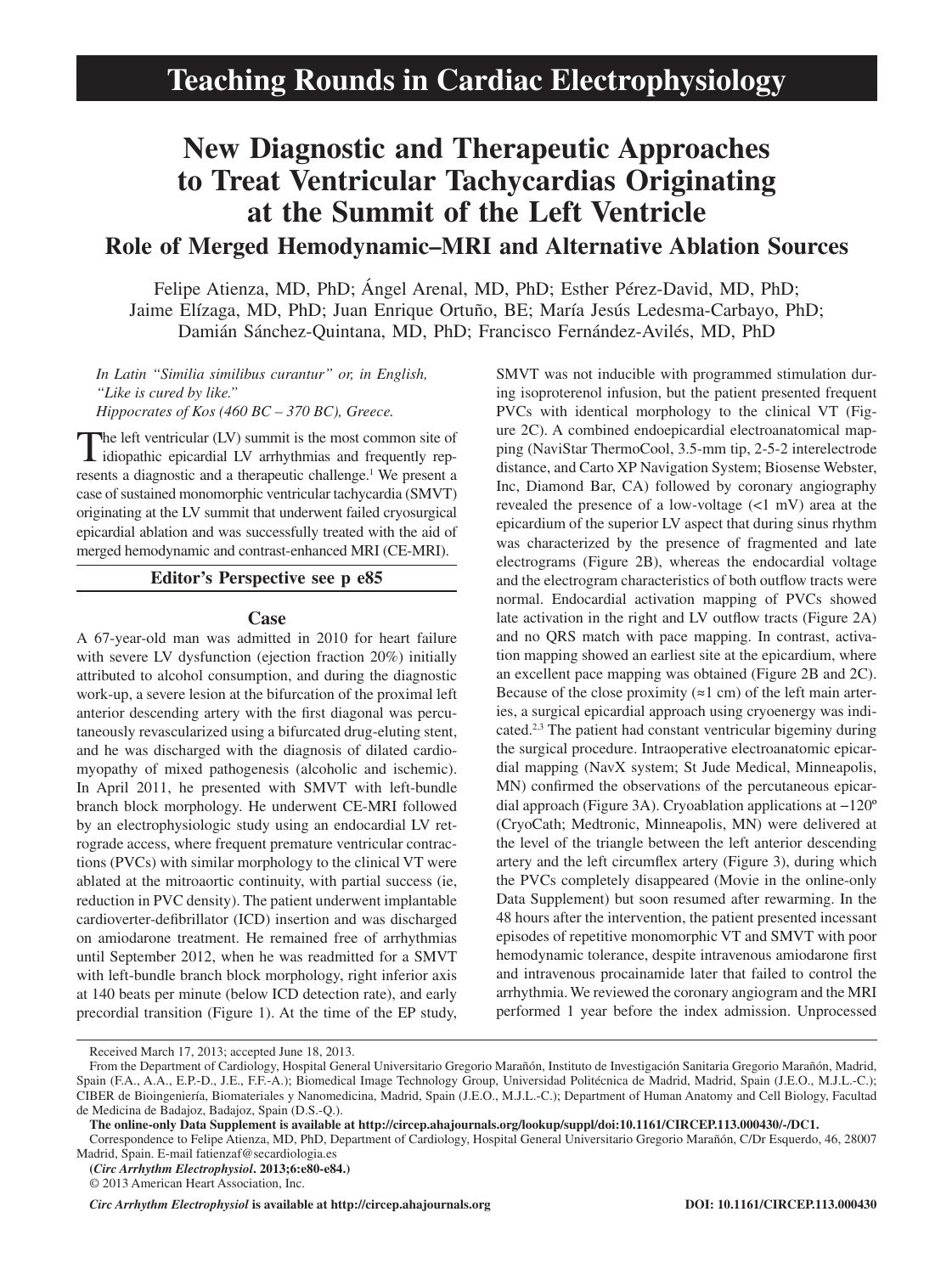

**Figure 1.** Surface 12-lead ECG of the clinical tachycardia (**left**) suggestive of a scar-related ventricular tachycardia (VT) arising from the left ventricular summit and sinus rhythm recording with spontaneous premature ventricular contractions (PVCs; **right**) after cardioversion.SR indicates sinus rhythm.

CE-MRI images showed a near-transmural scar involving mid and basal segments of the inferior wall and extensive septal midmyocardial enhancement, especially at the anteroseptal basal and anterobasal segments, reflecting advanced fibrosis (Figure 4A). CE-MRI images were processed using proprietary software, which allowed signal intensity (SI) thresholds measurement, defining dense scar (SI > 3SD higher than remote normal myocardium, depicted in pink) and heterogeneous tissue (SI between 2 and 3 SD, depicted in blue). $4$  SI mapping was able to detect a small epicardial scar area and an area of heterogeneous tissue extending from the LV summit toward

the midseptum, whereas the endocardial maps were devoid of scar (Figure 4B). Finally, merged hemodynamic–CE-MRI images were obtained as follows: after SI mapping of the left ventricle, the ventricular wall was divided in 2 layers of equal thickness and the average SI from the outer half was projected onto the 3-dimensional epicardial surface. Subsequently, this subepicardial SI map was merged with the coronary angiogram using a 2D–3D registration-based algorithm. Merged images showed that a marginal branch ran through an area of continuity of heterogeneous tissue, perpendicular to the mitral annulus (Figure 4C and 4D).



**Figure 2.** Combined endoepicardial voltage maps of the right and left ventricular outflow tracts (**A**; anteroposterior view) and the epicardial (EPI) aspect of the left ventricular (LV) summit (**B**; superior view), with corresponding recordings of activation mapping of the premature ventricular contraction (PVC), that show earliest activation at the EPI aspect of the LV summit, which during sinus rhythm (SR) was characterized by low-voltage, fragmented, and late electrograms (SR EPI). Pace mapping at that site showed excellent concordance with spontaneous PVCs (C). Normal myocardium electrograms are codi[fied in purple \(>1.5 mV\), and sc](http://circep.ahajournals.org/)ar-related electrograms from blue (<1.5 mV) to red (>0.5 mV). Endo indicates endocardial; LVOT, left ventricular outflow tract; PVC, premature ventricular complex; and RVOT, right ventricular outflow tract.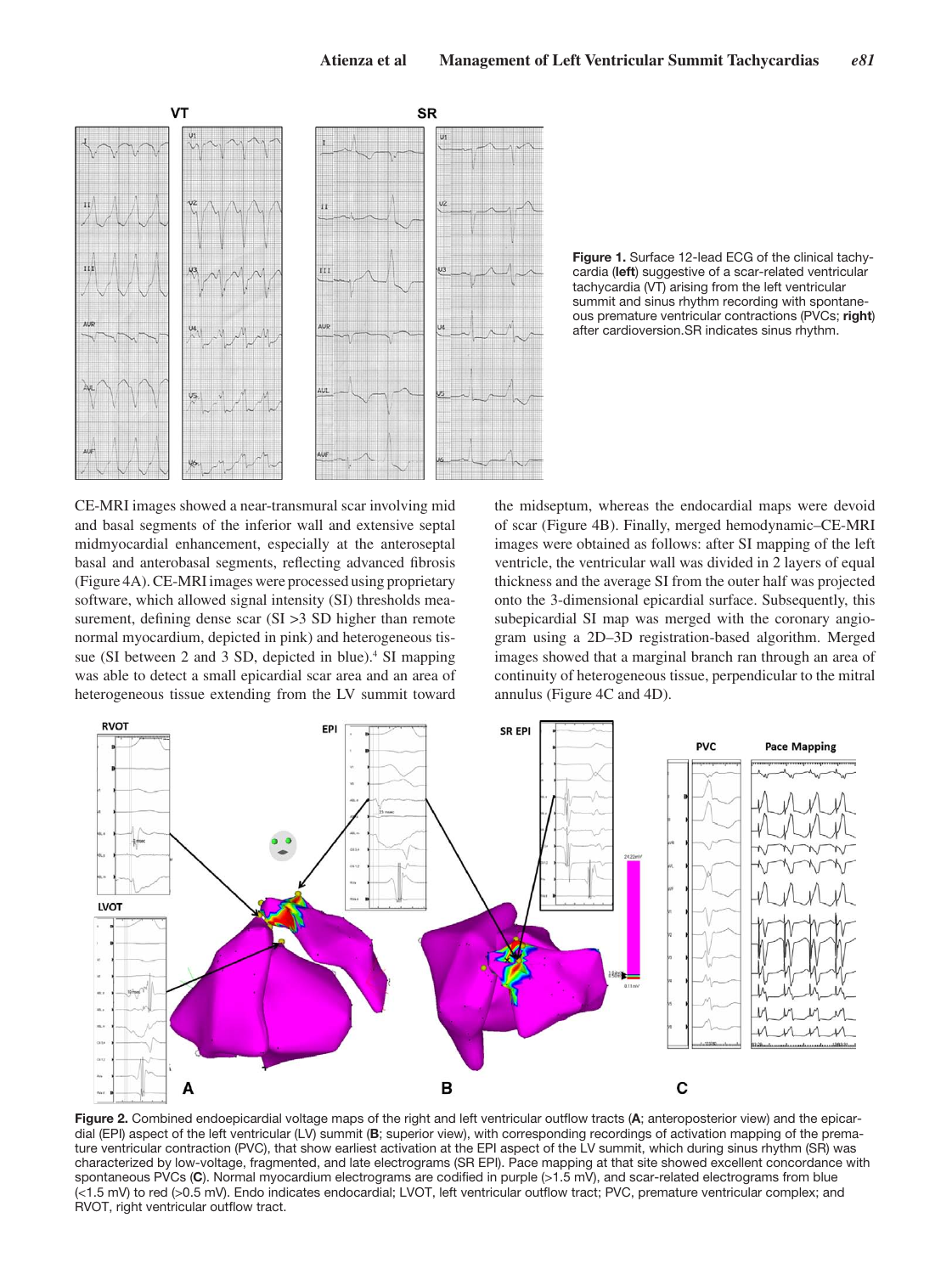

**Figure 3. A**, Intraoperative electroanatomic epicardial mapping shows an area of scar bounded by the left anterior descending artery (LAD) and the left circumflex artery (LCX; brown dots) during constant ventricular bigeminy. Cryoablation applications were delivered at that level (red dots). **B**, Anterior view of the exposed heart shows the cryoablation handheld probe positioned in the anterior paraseptal region, parallel to the LAD, with the catheter tip at the vertex of the triangle, where the ablation was performed. LAA indicates left atrial appendage; and LV, left ventricular.

Selective coronary angiography of the left coronary artery was then performed via a 6F femoral arterial sheath, and the target artery was selectively engaged using a flexible-tip guidewire (0.36 mm BMW; Abbott, IL; Figure 4E). An overthe-wire angioplasty balloon (Sprint 1.5×6 mm; Medtronic) was advanced and inflated at the ostium of the target branch, resulting in transient suppression of the SMVT (Figure in the online-only Data Supplement). Then, 1.5 mL of sterile absolute alcohol was injected and the balloon remained inflated for 10 minutes. After deflation of the balloon, contrast was injected, and despite the absence of VT, the target vessel perfusion was still present. Thus, an additional 3 mL ethanol infusion was performed and the balloon inflation was maintained for 10 minutes, and after deflation, contrast was injected, demonstrating total occlusion of the artery (Figure 4F). The patient remained free of arrhythmias without antiarrhythmic medications 5 months after the procedure.

# **Discussion and Teaching Points**

The clinical characteristics of the case, that is, presence of different grades of PVCs and VT (alternating repetitive monomorphic VT and SMVT) together with the lack of inducibility during programmed stimulation and the focal origin, are compatible with a mechanism of the tachycardia due to triggered activity secondary to delayed afterdepolarizations.<sup>5,6</sup> On the 12-lead ECG, the tachycardia showed left-bundle branch block morphology with right inferior axis and a transition at lead V3. However, a substantial number of tachycardias originating either at the left or right ventricular outflow tracts demonstrate such a QRS configuration.<sup>7</sup> A V2 transition ratio >0.6 is a highly sensitive and specific criterion for a LV outflow track origin (Figure 1).<sup>7</sup> Other ECG features suggestive of an origin at the epicardial aspect of the LV outflow tract include R wave width  $>85$  ms,<sup>8</sup> presence of q wave in lead I,<sup>9</sup> and, specifically, aVL/aVR amplitude ratio  $>1.75$ , indicating an origin at the upper part of the LV summit.<sup>1</sup>



**Figure 4. A** and **B**, Contrast-enhanced MRI images, basal short-axis slices. **A**, Unprocessed images: areas of perivalvular scar (white arrows) at different levels, reflecting advanced nonischemic fibrosis. **B**, Processed images: scarred area in pink (yellow arrow), area of heterogeneous tissue in blue (white arrows). **C** and **D**, Fusion of left coronary angiogram and subepicardial scar signal intensity (SI) mapping: caudal left anterior oblique (LAO) projection (**C**); right anterior oblique projection (**D**). Merged epicardial SI mapping shows that a marginal branch runs just above an area of heterogeneous tissue (white arrows), perpendicular to the mitral annulus. **E**, Left coronary artery angiogram (caudal LAO view) showing that the first marginal branch irrigates the target area of heterogeneous tissue. **F**, Coronary angiogram [af](http://circep.ahajournals.org/)ter alcohol infusion, demonstrating total occlusion of the target branch.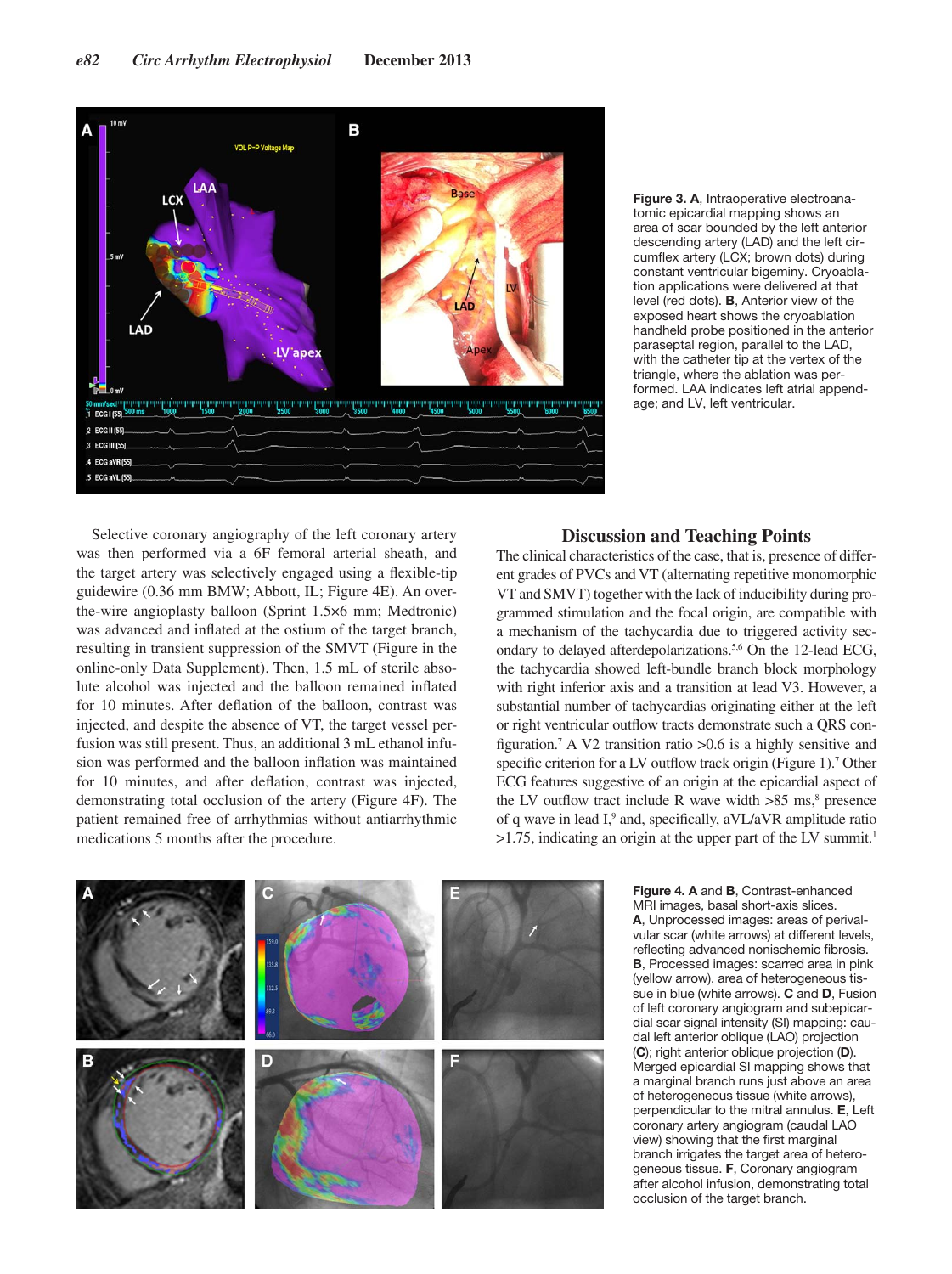Nevertheless, QRS morphology may be influenced by the presence and extent of myocardial scar, which can be predicted by the presence of a late precordial transition, precordial notching, and a QRS-S interval >90 ms.<sup>10</sup> Finally, the ECG features of the tachycardia were remarkably similar to the PVCs, suggesting a common site of origin for these arrhythmias, as does the elimination of one of them when targeting the other, making PVC ablation a more than acceptable surrogate in the case that the clinical SMVT is not inducible.<sup>5</sup>

Although the majority of idiopathic VTs originate in hearts without structural disease, a small subset can occur in conjunction with different entities such as coronary artery disease, valvular regurgitation or LV dysfunction, or abnormal MRI findings.5,6 However, some forms may represent PVC-induced cardiomyopathy,<sup>11</sup> whereas in others, no causal relationship can be made between the tachycardia origin and the abnormal anatomic findings.<sup>6</sup> Most SMVTs in patients with structural heart disease are due to scar-related reentry, but occasionally other mechanisms can be responsible.<sup>12</sup> In fact, there is increasing evidence of the role of myocyte–fibroblast interaction in the generation of ectopic beats and triggered arrhythmias.13 Coupling of myocytes to myofibroblasts promotes afterdepolarizations formation and may contribute to the proarrhythmic risk in fibrotic hearts.<sup>13</sup> Thus, in contrast to dense scar areas, heterogeneous tissue where myofibroblasts are embedded into areas of surviving myocytes represents the ideal substrate for afterdepolarizations formation in patients with dilated cardiomyopathy.13

In the present case, bipolar voltage mapping using standard settings showed normal values.<sup>3</sup> With the aim to increase the sensitivity of scar detection, we manually adjusted voltage settings and observed a scar area at the LV summit that correlated with the presence of either epicardial or intramural fibrosis on the CE-MRI images. Most importantly, 3-dimensional SI mapping was able to detect abnormal heterogeneous tissue both at the epicardial and the intramural level of the VT origin. This is in agreement with the study by Dickfeld et al<sup>14</sup> that showed that a surviving layer >2 mm might prevent intramural scar detection using conventional voltage settings. Thus, several strategies could be used to detect epicardial VT substrate, such as the use of a less conservative definition of scar

(<1 mV) during bipolar epicardial voltage mapping, unipolar endocardial voltage mapping, and postprocessed MRI.<sup>4,15</sup>

LV summit is an anatomically complex region bounded by the left anterior descending artery and the left circumflex artery that lies superior to the aortic portion of the LV (Figure  $5)^{16}$  and is the most common site of idiopathic epicardial LV arrhythmias.1 Although these tachycardias can be ablated from within the coronary venous system, not infrequently an epicardial approach is required.<sup>1-3,8</sup> However, catheter ablation is unlikely to be successful in the upper part of the LV summit, the topographical region defined by the intersection of the great cardiac vein with the left circumflex artery and left anterior descending artery, namely the Brocq and Mouchet arteriovenous triangle, because of the presence of thick fat and the close proximity to the left main arteries (Figure 5).8,17 Moreover, patients with nonischemic cardiomyopathy frequently have midmyocardial and basal LV epicardial scars that are in close proximity to major coronary arteries, making radiofrequency energy application ineffective or dangerous in these locations.<sup>3,9</sup> For this subgroup of patients, surgical cryoablation approach has previously been shown to be effective in select cases.<sup>2,3</sup> However, in the present case, despite transient suppression of the PVCs during cryoenergy delivery, the arrhythmia resumed after energy delivery ended, suggesting an intramyocardial origin. This was further confirmed after the retrospective analysis of coronary angiograms merged with CE-MRI and SI maps that allowed the identification of an area of heterogeneous tissue extending from the epicardium to the septal midmyocardium, irrigated by a permeable marginal artery.

After surgical ablation, the patient developed incessant SMVT, which seriously compromised his hemodynamic and clinical situation (Figure A in the online-only Data Supplement). Although the patient was evaluated for emergent cardiac transplantation, we decided to undergo alcohol ablation, which could be considered as a bail-out therapy. Tokuda et al<sup>18</sup> demonstrated that transcoronary ethanol ablation eliminates or improves arrhythmia control in two thirds of patients with previously failed endocardial and epicardial ablation procedures. Although infrequent  $(\leq 2\%)$ , these cases in which alcohol ablation constitutes the only remaining option before cardiac transplant may

> **Figure 5. A**, Short-axis view from the atrial side shows the relationship of the aortic valve (Ao), the pulmonary valve (PV), and the mitral annulus, surrounded by the coronary sinus (CS). Note the triangular area of the left ventricular (LV) epicardial surface bounded by the left anterior descending artery (LAD) and the left circumflex artery (LCX) that lies superior to the aortic portion of the LV ostium called LV summit (yellow dotted line), which contains abundant adipose tissue. **B**, Left lateral view of a heart specimen showing a dissection of the LV summit (yellow dashed line) bounded by the LAD and LCX, which is bisected by the great cardiac vein (GCV), which defines the upper part or triangle of Brocq and Mouchet (black dashed line) that is crossed by the diagonal artery and other minor LV branches. LAA indicates [lef](http://circep.ahajournals.org/)t atrial appendage; LMA, left main artery; PT, pulmonary trunk; and RCA, right coronary artery.